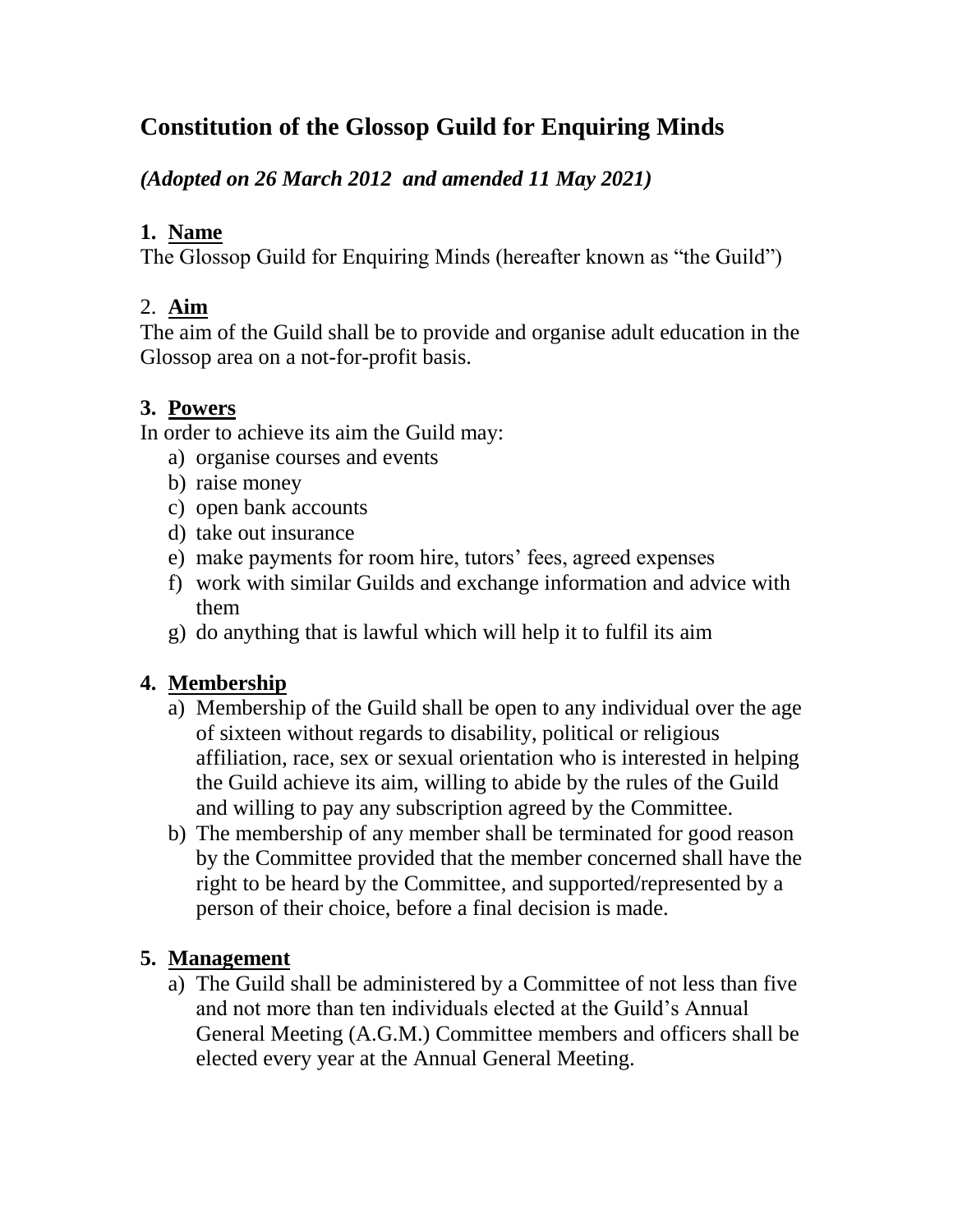- b) The Officers of the Committee shall be: the Chairperson, the Treasurer, the Secretary, and such officers as deemed necessary
- c) The Committee may co-opt onto the Committee, up to three individuals, in an advisory and non-voting capacity that it feels will help to fulfil the aim of the Guild.
- d) The Committee shall meet at least three times a year
- e) At least five Committee members must be present for a Committee meeting to take decisions
- f) Voting at Committee meetings shall be by a show of hands. If there is a tied vote then the Chairperson shall have a casting vote
- g) The Committee shall have the power to remove any member of the Committee of good and proper reason
- h) The Committee may appoint any member of the Guild as a Committee member to fill a vacancy, provided that the maximum prescribed is not exceeded. Any person so nominated will remain on the committee until the following AGM and then be eligible for election in the normal way.

#### **6. The Duties of the Officers**

- a) The duties of the Chairperson shall be to:
	- Chair meetings of the Committee and the Guild
	- represent the Guild at functions/meetings to which the Guild is invited
	- act as the spokesperson of the Guild when necessary
- b) the duties of the Secretary shall be to:
	- prepare in consultation with the Chair the agenda for meetings of the Committee and the Guild and keep minutes of all meetings
	- collect and circulate any relevant information within the Guild
- c) the duties of the Treasurer shall be to:
	- supervise the financial affairs of the Guild
	- keep proper accounts that show all monies received and paid out by the Guild
- d) other officers of the committee will be responsible for:
	- organising courses of a suitable standard
	- selecting tutors of relevant expertise, previous experience and high level presentational skills
	- the organisation of publicity
- **7. Finance**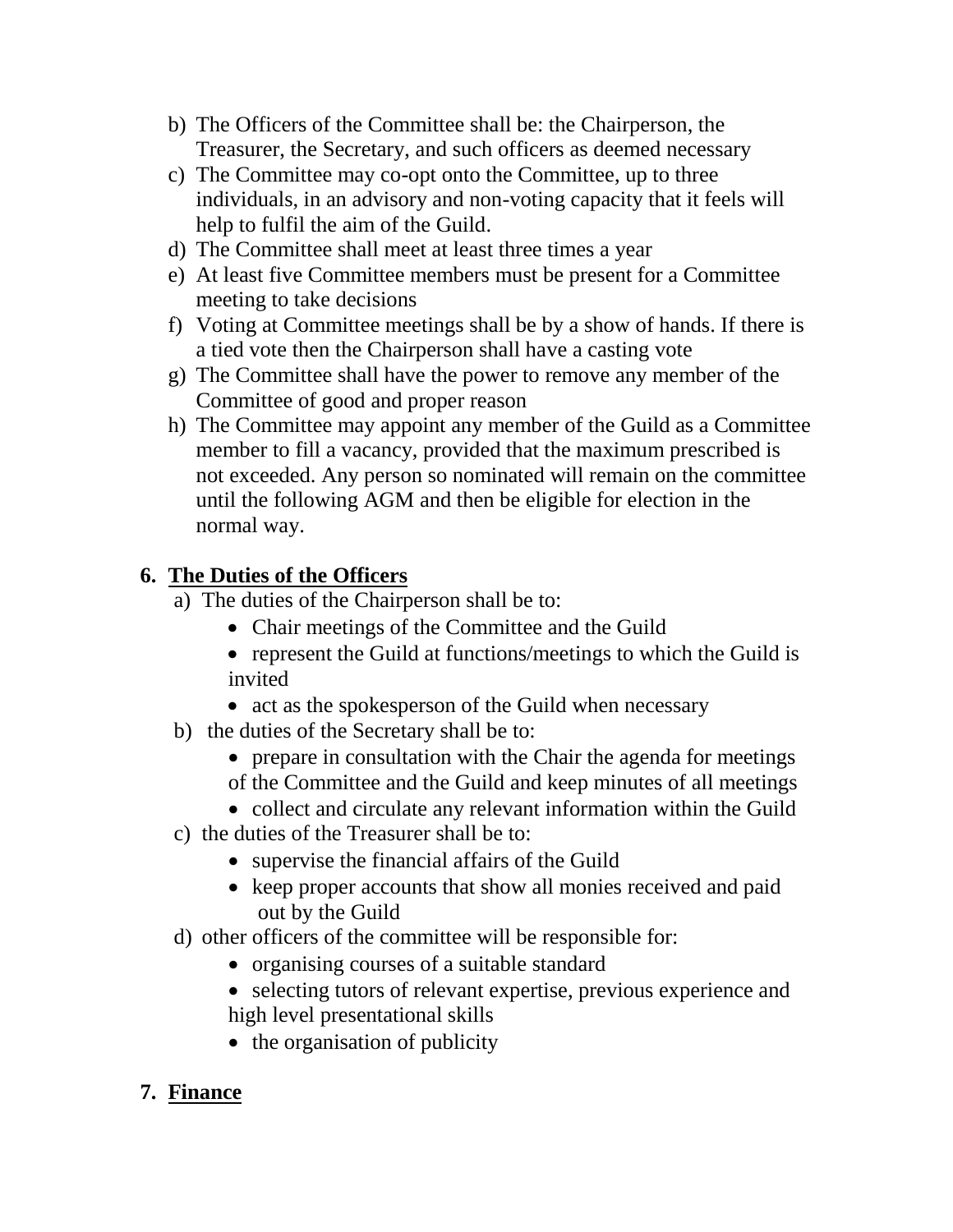a) All monies received by and on behalf of the Guild shall be applied to further the aim of the Guild and for no other purpose

b) Any bank accounts opened for the Guild shall be in the name of the Guild

c) Any cheques issued shall be signed by the Treasurer and one other nominated member of the Committee

d) The Guild shall keep proper accounts and ensure that its accounts are audited or independently examined every year

e) The Guild may re-imburse agreed expenses to members or Committee members

#### **8. Annual General Meeting**

- a) The Guild shall hold an A.G.M.
- b) All members shall be given at least fourteen days notice of the A.G.M. and shall be entitled to attend and vote
- c) The business of the A.G.M. shall include:
	- receiving a report from the Chair on the Guild's activities over the year

• receiving a report from the Treasurer on the finances of the Guild

- electing members to the Committee and
- considering any other matter as may be decided
- d) At least 15 members must be present for the A.G.M. and any other General Meeting to take decisions
- e) If advisable for the health and safety of members, the Annual General Meeting can be called with 14 days notice so that members may respond and vote by email or post, such responses to qualify as contributing to the required meeting quorum.

#### **9. Special General Meeting**

A Special General Meeting may be called by the Committee or three members to discuss an urgent matter. Following such a request, the meeting shall be called within a week and shall give all members fourteen days notice of any Special General Meeting, together with notice of the business to be discussed.

#### **10.Alterations to the Constitution**

Any changes to this Constitution must be agreed by at least two-thirds of those members present and voting at any General Meeting.